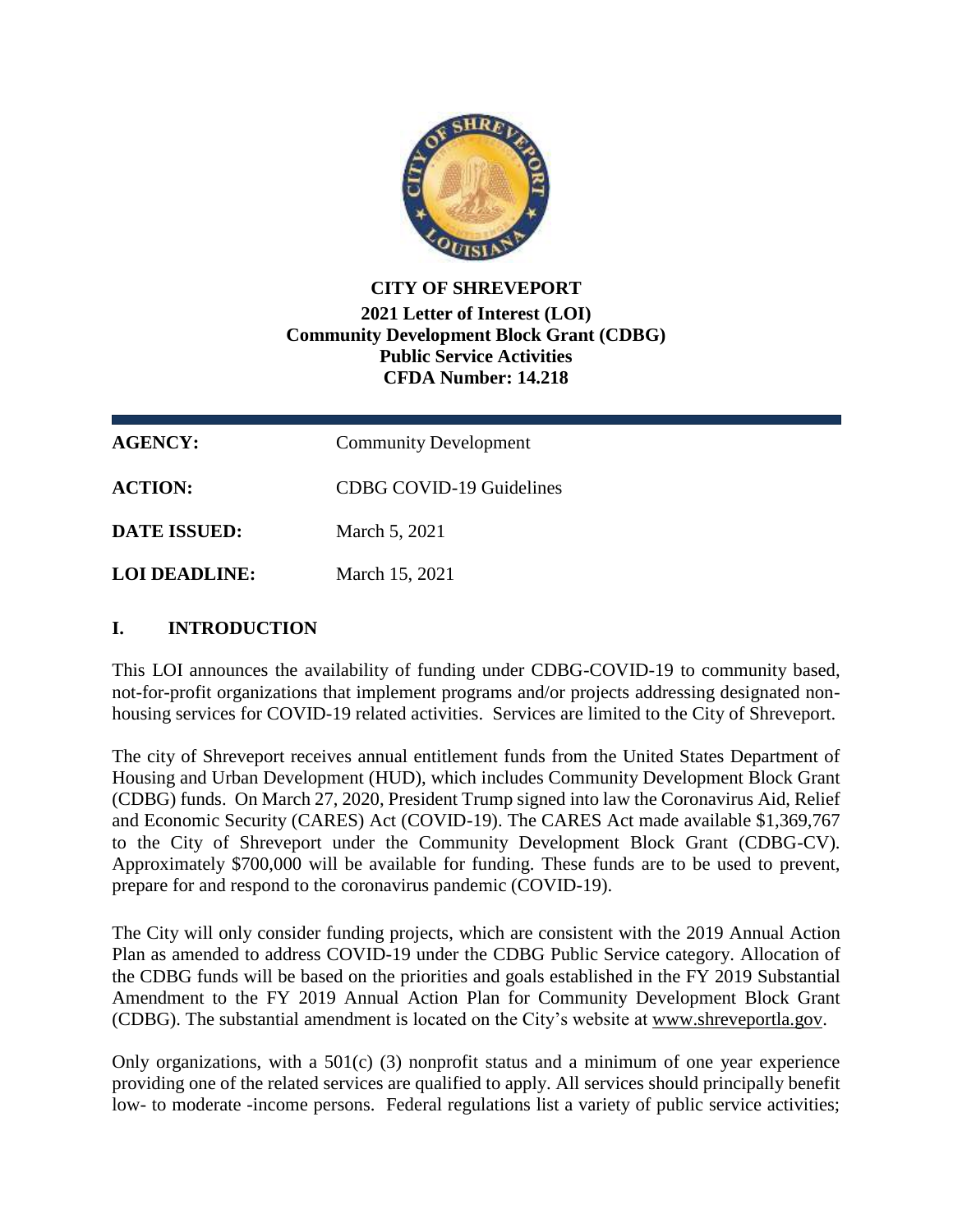however, we will only fund services related to COVID-19. The City is in search of innovative programs that work and can be replicated. If you are awarded CDBG-CV, there will be more documentation required. You must also adhere to all federal, state, and local certifications and requirements. The city's insurance requirements must also be met.

# **II. SUBMISSION REQUIREMENTS**

| <b>DATES:</b>      | One original completed application plus three (3) copies must be<br>received by 4:30 p.m., Monday, March 15, 2021 hand-delivered<br>or emailed to the attention of Bonnie Moore, Director, City of<br>Shreveport, Department of Community Development, 401 Texas<br>Street, First Floor, or bonnie.moore@shreveportla.gov.                                                                                                                           |
|--------------------|------------------------------------------------------------------------------------------------------------------------------------------------------------------------------------------------------------------------------------------------------------------------------------------------------------------------------------------------------------------------------------------------------------------------------------------------------|
| <b>SIGNATURE:</b>  | The executive director or board chair must sign the LOI. Provide the<br>contact information of the person who can answer questions<br>regarding the LOI.                                                                                                                                                                                                                                                                                             |
| <b>FORMAT:</b>     | All applications must be completed using the forms supplied with<br>this LOI. Any application not following the prescribed format will<br>not be considered for funding. The city of Shreveport reserves the<br>right to request additional information pursuant to this application.<br>Your LOI must not exceed three pages, 12 font, single space, Times<br>New Roman.                                                                            |
| <b>DISCLAIMER:</b> | The City has the right to extend the submission deadline should such<br>extension be in the interest of the city. The city of Shreveport<br>reserves the right to reject any proposal. Future public service grant<br>opportunities are not guaranteed and should not be relied on to<br>support continued program activities. Awards will not be granted if<br>there are open contracts or a funded project has not been<br>successfully completed. |
| <b>PROPOSAL'S</b>  |                                                                                                                                                                                                                                                                                                                                                                                                                                                      |
| <b>CONFERENCE:</b> | An informational workshop will not be held, Questions pertaining<br>should<br>be directed<br>Bonnie<br>the<br>LOI.<br>Moore<br>to<br>to<br>at<br>bonnie.moore@shreveportla.gov.                                                                                                                                                                                                                                                                      |